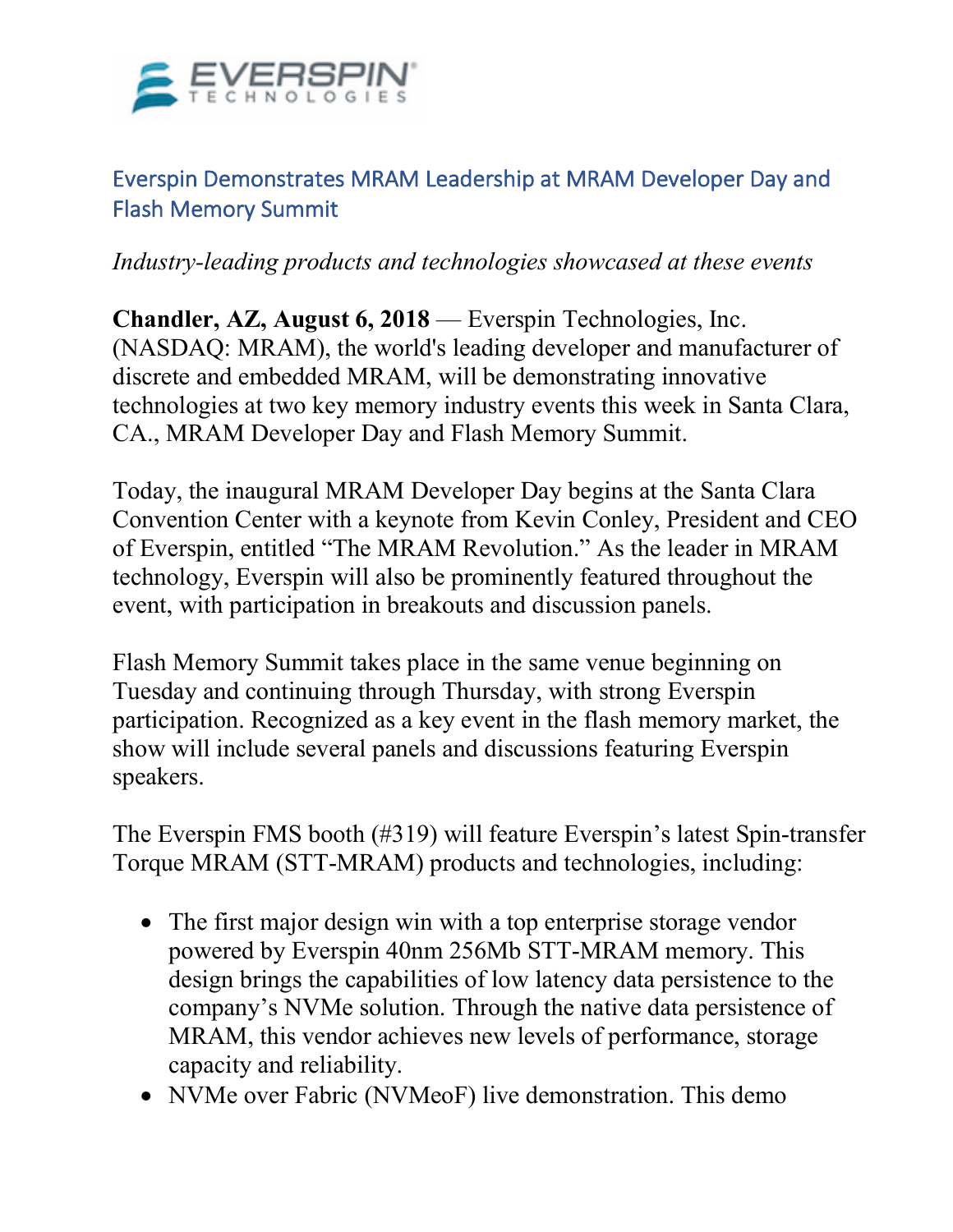

features two servers connected over a high-speed Ethernet fabric with an nvNITRO™ accelerator that enables NVMe communication to remote persistent memory locations, bypassing the system CPU, for greater efficiency.

- As part of the Xilinx Alliance Program, Everspin will be featuring MRAM product solutions enabled by Xilinx FPGAs.
- SMART Modular Technologies, in cooperation with Everspin, will showcase their nvNITRO NVMe storage accelerator, using 256Mb STT-MRAM to achieve record low latency with unparalleled consistency in the SMART Modular booth.

In addition to the demonstrations in the Everspin booth, customers can learn more about MRAM technology in the following event sessions:

# **MRAM Developer Day**

- "The MRAM Revolution"; 9:15 9:45am (keynote)
- "MRAM Application Briefs";  $2:00 3:15$ pm
- "MRAM Development";  $3:30 4:45$ pm
- "MRAM in 2024 and How We Got There";  $5:00 6:00$ pm

### **Flash Memory Summit**

- "Using MRAM in Write Buffers and Persistent Memory" (NEWM-202B-1); Wednesday 4:40-5:45pm
- "Fast MRAM Write Buffers Make I/O Determinism Practical" (NVME-301-1); Thursday 8:30 to 10:50 am
- "Adapting Controllers for STT-MRAM" (CTRL-301-1); Thursday 8:30am - 10:50am

"MRAM Developer Day and the level of presence of MRAM at these industry events shows the great excitement surrounding this amazing technology," said Kevin Conley, Everspin's President and CEO. "We are pleased, not just to participate as the leading developer and producer of MRAM products, but to be able to show the initial impact of our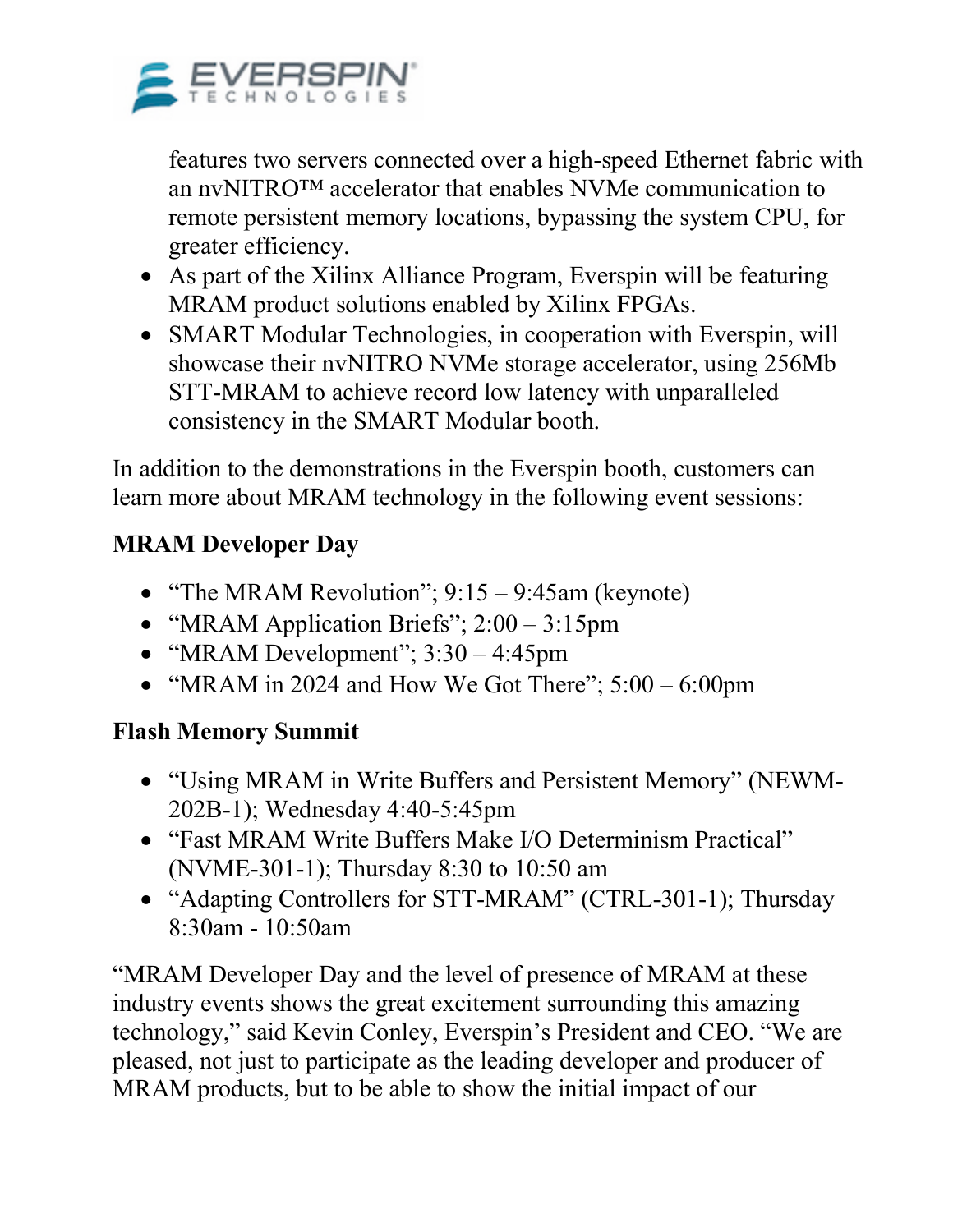

technology on the storage landscape in qualified products from a leading OEM."

### **About Everspin Technologies**

Headquartered in Chandler, Arizona, Everspin Technologies, Inc. is the worldwide leader in designing, manufacturing, and commercially shipping discrete and embedded Magnetoresistive RAM (MRAM) into markets and applications where data persistence, performance, and endurance are paramount. With over 70 million MRAM products deployed in data center, cloud storage, energy, industrial, automotive, and transportation markets, Everspin has built the strongest and fastest-growing foundation of MRAM users in the world. For more information, visit www.everspin.com.

#### **Forward-Looking Statements**

This press release contains forward-looking statements regarding future events involve risks and uncertainties that could cause actual results or events to differ materially from the expectations disclosed in the forwardlooking statement, including, but not limited to; the anticipated market adoption of Everspin's products and technology at the rate Everspin expects; the ability for Everspin to expand the markets Everspin addresses at the rate it expects; the risk that unexpected technical difficulties may develop in the final stages of development or production of its products, or when Everspin's customers may ship in volume. Readers are advised that they should not place undue reliance on these forward-looking statements and should review the risk factors included in Everspin's filings with the Securities and Exchange Commission, including in its 10-k filed with the SEC on March 15, 2018, under the caption "Risk Factors." Subsequent events may cause these expectations to change, and Everspin disclaims any obligations to update or alter these forward-looking statements in the future, whether as a result of new information, future events or otherwise.

#### **Everspin Contacts:**

Charlie Rubin - Story Public Relations 510-908-3356 charlie@storypr.com